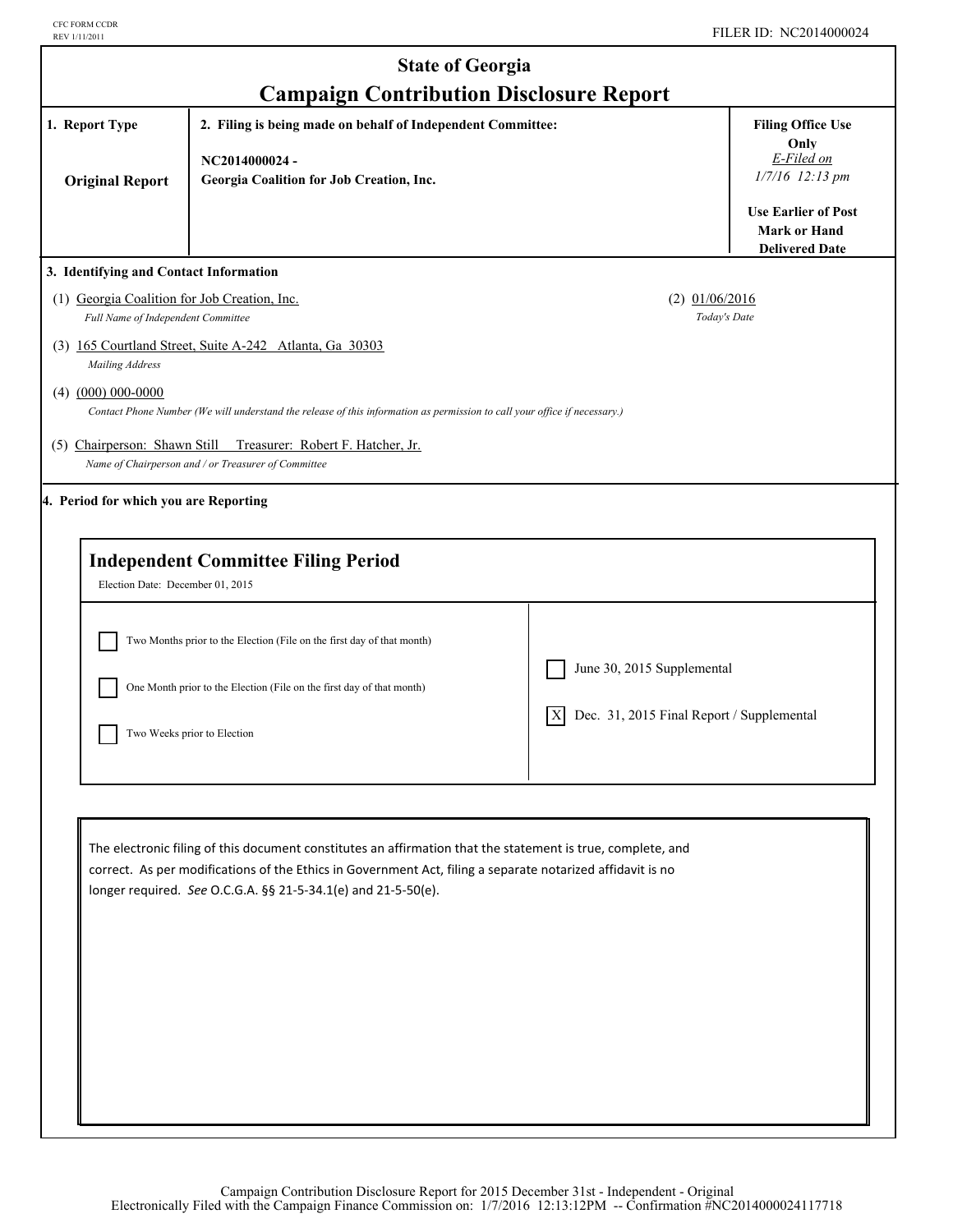# **State of Georgia Campaign Contribution Disclosure Report**

## **Summary Report**

#### **CONTRIBUTIONS RECEIVED**

| $\mathbf{1}$       | I Have:<br>No contributions to report.                                                                                                                                                                                                       | In-Kind<br><b>Estimated Value</b>        | <b>Cash Amount</b> |  |
|--------------------|----------------------------------------------------------------------------------------------------------------------------------------------------------------------------------------------------------------------------------------------|------------------------------------------|--------------------|--|
| $\overline{c}$     | Total contributions previously reported.                                                                                                                                                                                                     | \$0.00                                   | \$263,266.63       |  |
| $\mathfrak{Z}$     | Total amount of all itemized contributions received in this reporting period which are<br>listed on the "Itemized Contributions" page.                                                                                                       | \$0.00                                   | \$0.00             |  |
| 3a                 | All loans received this reporting period.                                                                                                                                                                                                    |                                          | \$0.00             |  |
| 3 <sub>b</sub>     | Interest earned on campaign account this reporting period.                                                                                                                                                                                   |                                          | \$0.00             |  |
| 3c                 | Total amount of investments sold this reporting period.                                                                                                                                                                                      |                                          | \$0.00             |  |
| 3d                 | Total amount of cash dividends and interest paid out this reporting period.                                                                                                                                                                  |                                          | \$0.00             |  |
| 4                  | Total amount of all separate contributions of \$100.00 or less received in this reporting<br>period and not listed on the "Itemized Contributions" page.<br>"Common Source" contributions must be aggregated on the "Itemized Contributions" | \$0.00                                   | \$0.00             |  |
| 5                  | Total contributions reported this reporting period.<br>$(Line 3 + 3a + 3b + 3c + 3d + 4)$                                                                                                                                                    | \$0.00                                   | \$0.00             |  |
| 6                  | Total contributions to date.<br>$(Line 2 + 5)$                                                                                                                                                                                               | \$0.00                                   | \$263,266.63       |  |
|                    | <b>EXPENDITURES MADE</b>                                                                                                                                                                                                                     |                                          |                    |  |
| $\boldsymbol{7}$   | I Have:<br>The following expenditures to report:                                                                                                                                                                                             | <b>In-Kind</b><br><b>Estimated Value</b> | <b>Cash Amount</b> |  |
| $\,$ 8 $\,$        | Total expenditures made and reported prior to this reporting period.                                                                                                                                                                         | \$0.00                                   | \$21,028.52        |  |
| 9                  | Total amount of all itemized expenditures made in this reporting period which are listed<br>on the "Itemized Expenditures" page.                                                                                                             | \$0.00                                   | \$9,567.94         |  |
| 10                 | Total amount of all separate expenditures of \$100.00 or less that were made<br>in this reporting period and not listed on the "Itemized Expenditures" page.                                                                                 | \$0.00                                   | \$0.00             |  |
| 11                 | Total expenditures reported this reporting period.<br>(Line $9 + 10$ )                                                                                                                                                                       | \$0.00                                   | \$9,567.94         |  |
| 12                 | Total expenditures to date.<br>(Line $8 + 11$ )                                                                                                                                                                                              | \$0.00                                   | \$30,596.46        |  |
| <b>INVESTMENTS</b> |                                                                                                                                                                                                                                              |                                          |                    |  |
| 13                 | Amount of investments at the beginning of this reporting period.                                                                                                                                                                             |                                          | \$0.00             |  |
| 14                 | Total amount of investments at the close of this reporting period.                                                                                                                                                                           |                                          | \$0.00             |  |
| 15                 | Net Balance On Hand.<br>(Line $6 - 12 + 14$ )                                                                                                                                                                                                |                                          | \$232,670.17       |  |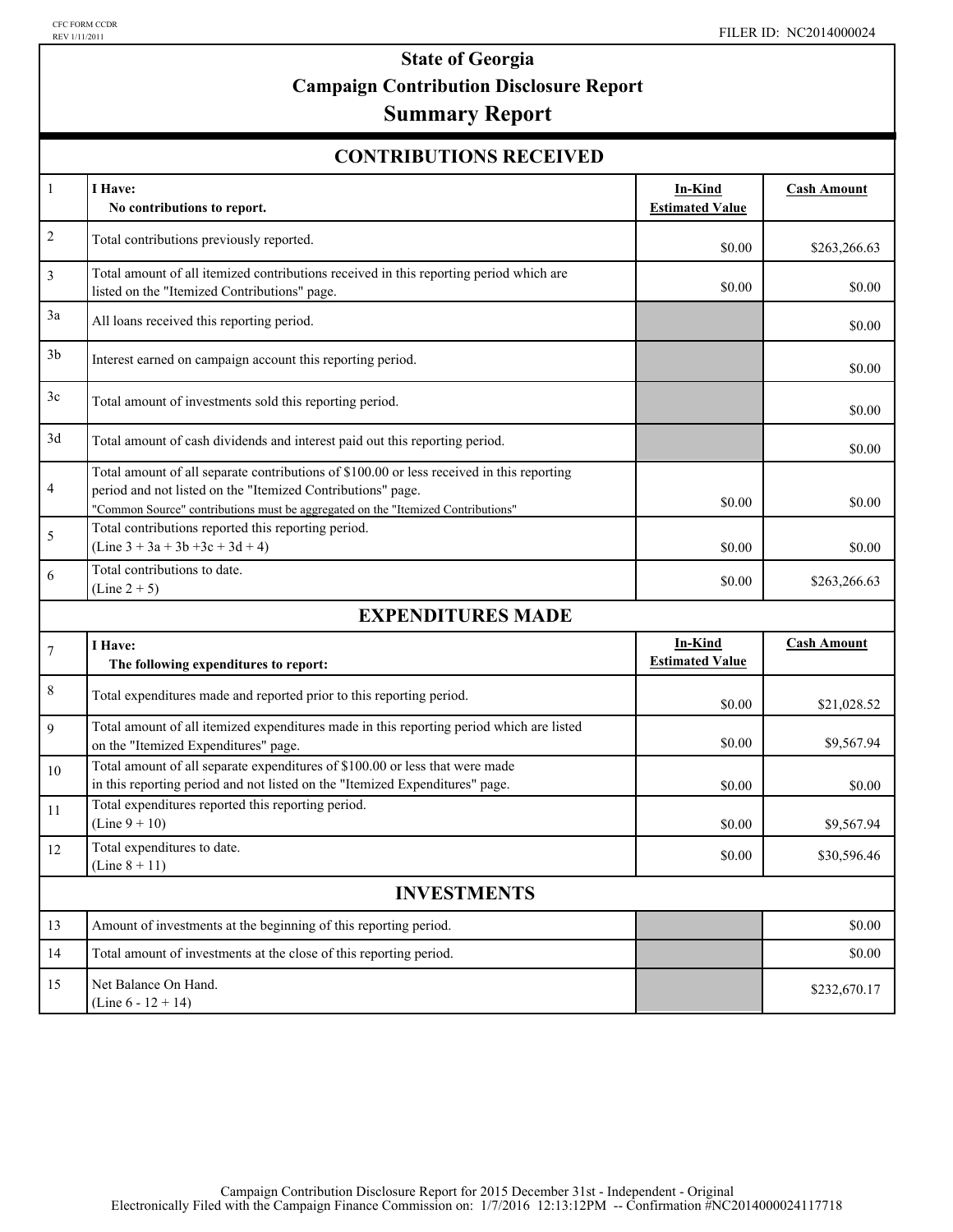## **Outstanding Indebtedness State of Georgia Campaign Contribution Disclosure Report**

| <b>Run-Off Special 2015 Indebtedness</b> |                                                                                             |        |
|------------------------------------------|---------------------------------------------------------------------------------------------|--------|
|                                          | Outstanding indebtedness at the beginning of this reporting period.                         | \$0.00 |
| 2                                        | Loans received this reporting period.                                                       | \$0.00 |
| 3                                        | Deferred payments of expenses this reporting period.                                        | \$0.00 |
| $\overline{4}$                           | Payments made on loans this reporting period.                                               | \$0.00 |
| 5                                        | Credits received on loans/deferred payments this reporting period.                          | \$0.00 |
| 6                                        | Payments this period on previously deferred expenses.                                       | \$0.00 |
| 7                                        | Total indebtedness at the close of this reporting period.<br>$(line 1 + 2 + 3 - 4 - 5 - 6)$ | \$0.00 |

CFC FORM CCDR REV 1/11/2011

|                                                 |                                                                | <b>State of Georgia</b><br><b>Campaign Contribution Disclosure Report</b><br><b>Loan Reporting</b> |                                                                             |
|-------------------------------------------------|----------------------------------------------------------------|----------------------------------------------------------------------------------------------------|-----------------------------------------------------------------------------|
| <b>Name of Lender</b><br><b>Mailing Address</b> | Date of Loan<br><b>Amount of Loan</b><br><b>Election Cycle</b> | Person(s) responsible for<br>repayment of loan<br><b>Mailing Address</b>                           | Occupation &<br><b>Place of Employment</b><br><b>Fiduciary Relationship</b> |
|                                                 |                                                                | I have no loans to report this reporting period.                                                   |                                                                             |